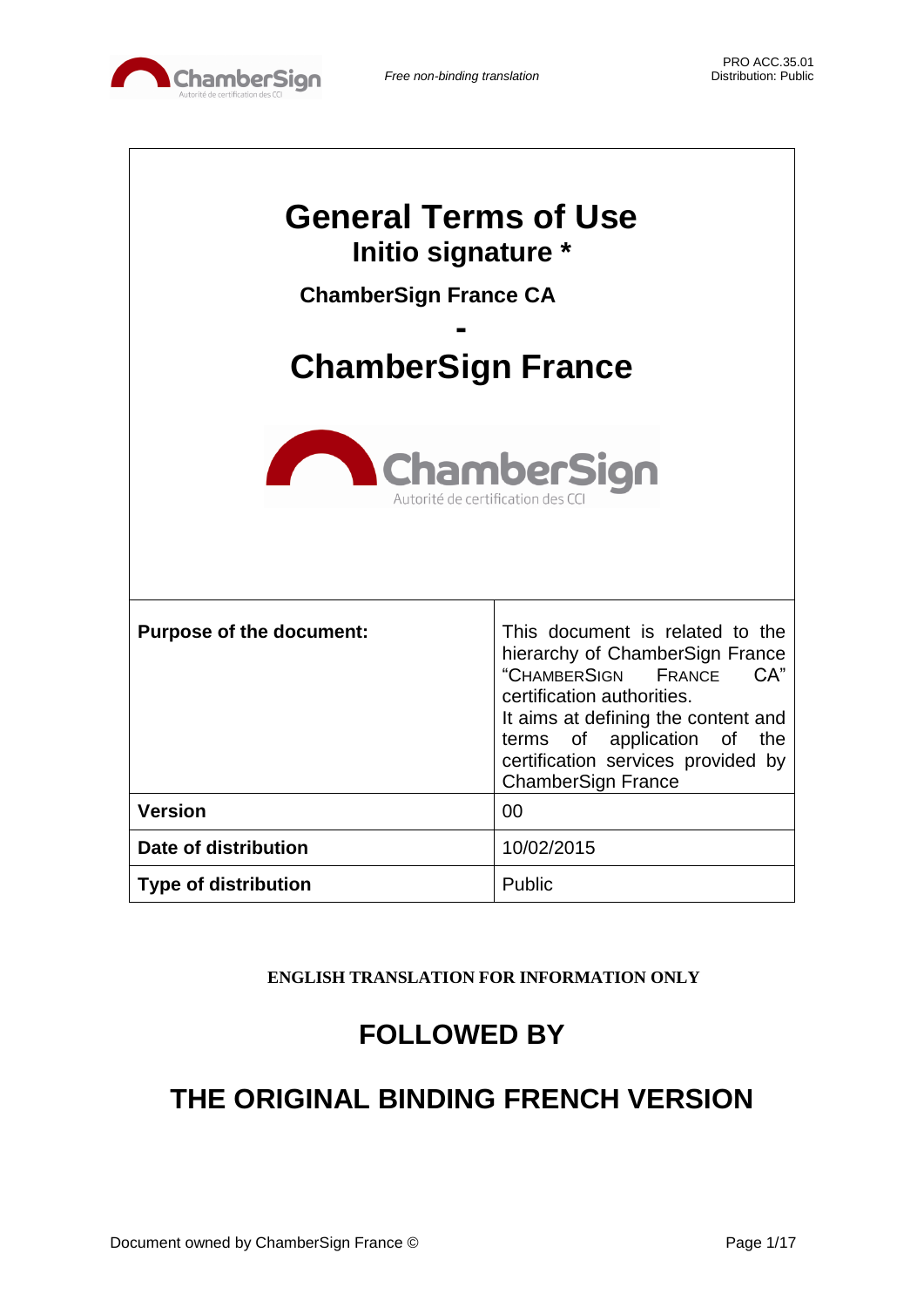

## **CONTENTS**

## **ENGLISH TRANSLATION FOR INFORMATION ONLY**

| 1.               | <b>INTRODUCTION</b>                                       | 3              |
|------------------|-----------------------------------------------------------|----------------|
| $\overline{2}$ . | <b>DEFINITIONS</b>                                        | 3              |
| 3 <sub>l</sub>   | <b>PURPOSE</b>                                            | 5              |
| 4.               | <b>CONTACT</b>                                            | $\overline{5}$ |
| 5.               | <b>TERM - APPLICATION</b>                                 |                |
| 6.               | REQUESTS FOR CERTICATES AND RENEWALS                      | $\frac{5}{5}$  |
| 6.1.             | REGISTRATION OF CERTIFICATE APPLICATION FILES             | $\overline{5}$ |
| 6.2.             | <b>VERIFICATION OF THE REQUEST</b>                        | 5              |
| 6.3.             | <b>REJECTION OF THE REQUEST</b>                           | 6              |
| 6.4.             | <b>ISSUANCE OF THE CERTIFICATE</b>                        | 6              |
| 6.5.             | <b>ACCEPTANCE OF THE CERTIFICATE</b>                      | 6              |
| 6.6.             | <b>ASSISTANCE</b>                                         | 6              |
| 6.7.             | <b>RENEWAL</b>                                            | 6              |
| 6.8.             | AMENDMENT OF THE CERTIFICATE                              | $\overline{7}$ |
| 6.9.             | <b>LOSS OF PASSWORD</b>                                   | $\overline{7}$ |
| 7.               | <b>CONDITIONS FOR USING CERTIFICATES AND RESTRICTIONS</b> | $\overline{7}$ |
| 8.               | <b>CERTIFICATE VERIFICATION PROCEDURE</b>                 | $\overline{7}$ |
| 9.               | <b>REVOCATION OF THE CERTIFICATE</b>                      | $\overline{7}$ |
| 10.              | <b>CHAMBERSIGN'S OBLIGATIONS</b>                          | 8              |
| 11.              | <b>CLIENT'S OBLIGATIONS</b>                               | 9              |
| 12.              | <b>HOLDER'S OBLIGATIONS</b>                               | 10             |
| 13.              | <b>OBLIGATIONS OF CERTIFICATE USERS</b>                   | 11             |
| 14.              | PRICE AND PAYMENT                                         | 11             |
| 14.1.            | <b>PRICE</b>                                              | 11             |
| 14.2.            | <b>INVOICING</b>                                          | 12             |
| 15.              | <b>LIABILITY</b>                                          | 13             |
| 16.              | <b>INSURANCE</b>                                          | 14             |
| 17.              | <b>CONFIDENTIALITY</b>                                    | 14             |
| 18.              | <b>INTELLECTUAL PROPERTY</b>                              | 14             |
| 19.              | PERSONAL DATA                                             | 15             |
| 20.              | <b>TERMINATION OF THE SUBSCRIPTION</b>                    | 15             |
| 21.              | <b>CONSERVATION</b>                                       | 16             |
| 22.              | <b>NULLITY</b>                                            | 16             |
| 23.              | <b>ENTIRE AGREEMENT</b>                                   | 16             |
| 24.              | <b>DISPUTE SETTLEMENT - JURISDICTION - APPLICABLE LAW</b> | 16             |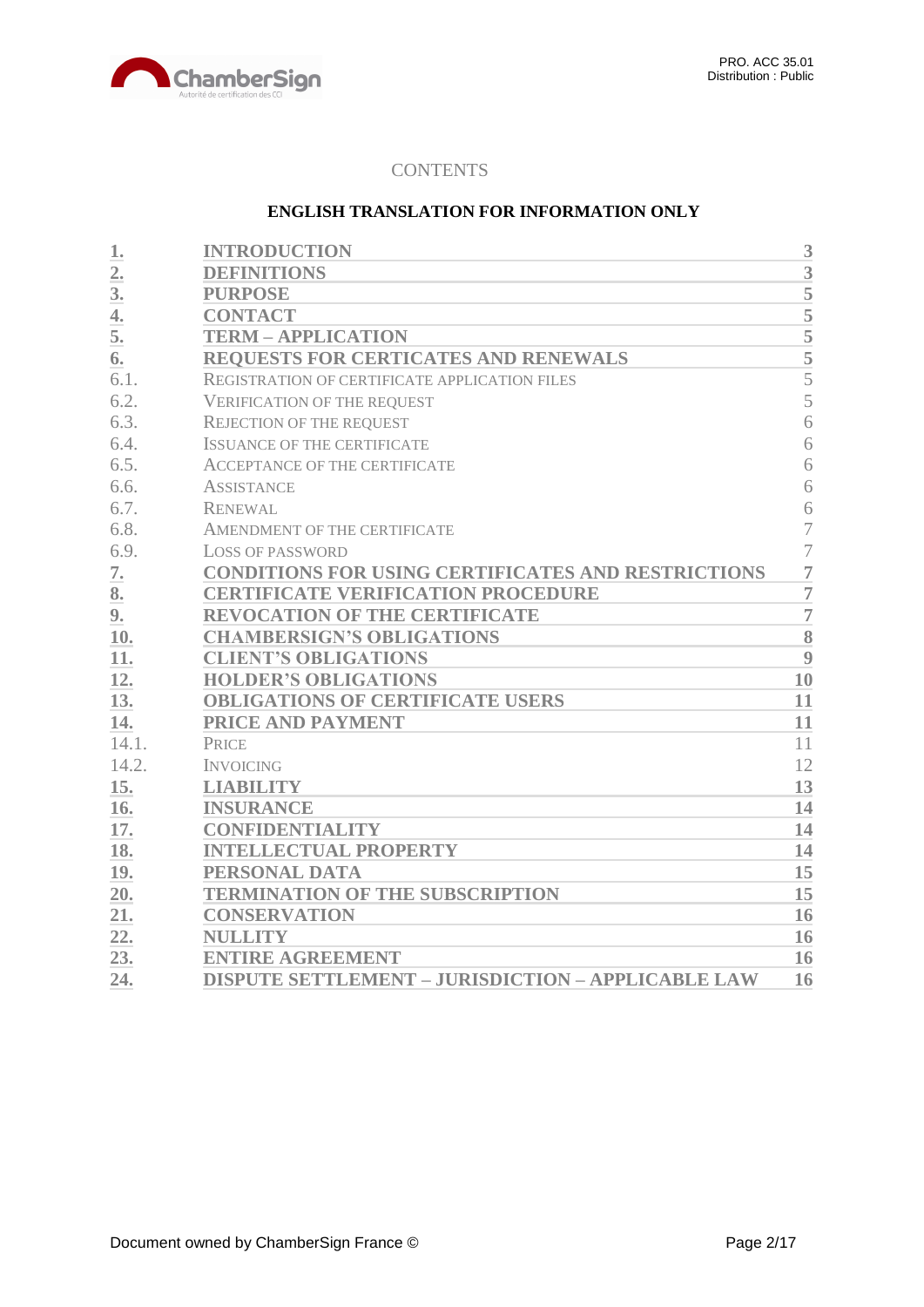

# <span id="page-2-0"></span>**1. INTRODUCTION**

1. ChamberSign France provides its Client and its Legal Representative, the Holder and the Certificate User with certification services.

2. Any use of the services offered implies the consultation and unreserved acceptance of these General Terms.

3. The Client, its Legal Representative, the Holder and the Certificate User acknowledge that they have read, understood and approved these General Terms and the CP of the Initio Signature \* Certificate of ChamberSign France CA 1.2.250.1.96.1.7.3.1.1, accept their content in full and acknowledge that they are bound by all of their provisions.

4. The Client, its Legal Representative, the Holder and the Certificate User acknowledge that they have the necessary skills and means for using the Certificates.

5. The Client, its Legal Representative, the Holder and the Certificate User acknowledge that they are aware of the type, purpose and terms of using the Certificates and have claimed and obtained the information required for using the Certificates in full knowledge of the facts.

## <span id="page-2-1"></span>**2. DEFINITIONS**

6. The terms defined below shall have the following meanings between the parties:

- "User Application": means the application services using Certificates issued by ChamberSign France for purposes of signature of the Holder;

- "Authentication" means the process which purpose is to verify the identity claimed by a person or a machine (hereinafter an "Entity")

- "Certification Authority" or "CA": means "ChamberSign France" the legal entity which, within an electronic certification service provider (CSP), is in charge, in the name and under the latter's liability, of applying a Certification policy and has the capacity to issue electronic Certificates in relation to this Certification policy. "ChamberSign France" is a Certification Authority qualified in article 7 of decree no. 2001-272 of  $30<sup>th</sup>$  March 2001 taken as application of article 1316-4 of the French Civil Code and regarding electronic signatures;

**-** "Key Pair": means the couple of keys made up of one Public Key and one Private Key, generated in relation to a PKI-type of infrastructure (technical solutions based on Public-key cryptography);

**-** "Registration Office" or "RO": means one of the components of the IGC, approved by CA, intervening to check the identification information of the future Holder of a Certificate, and where necessary other specific attributes, before transferring the corresponding request to the appropriate KMI department;

- "Certificate": means the electronic file certifying that a key pair belongs to the Holder or to the material element or software identified in the Certificate. The Certificate is signed by the Certification Authority;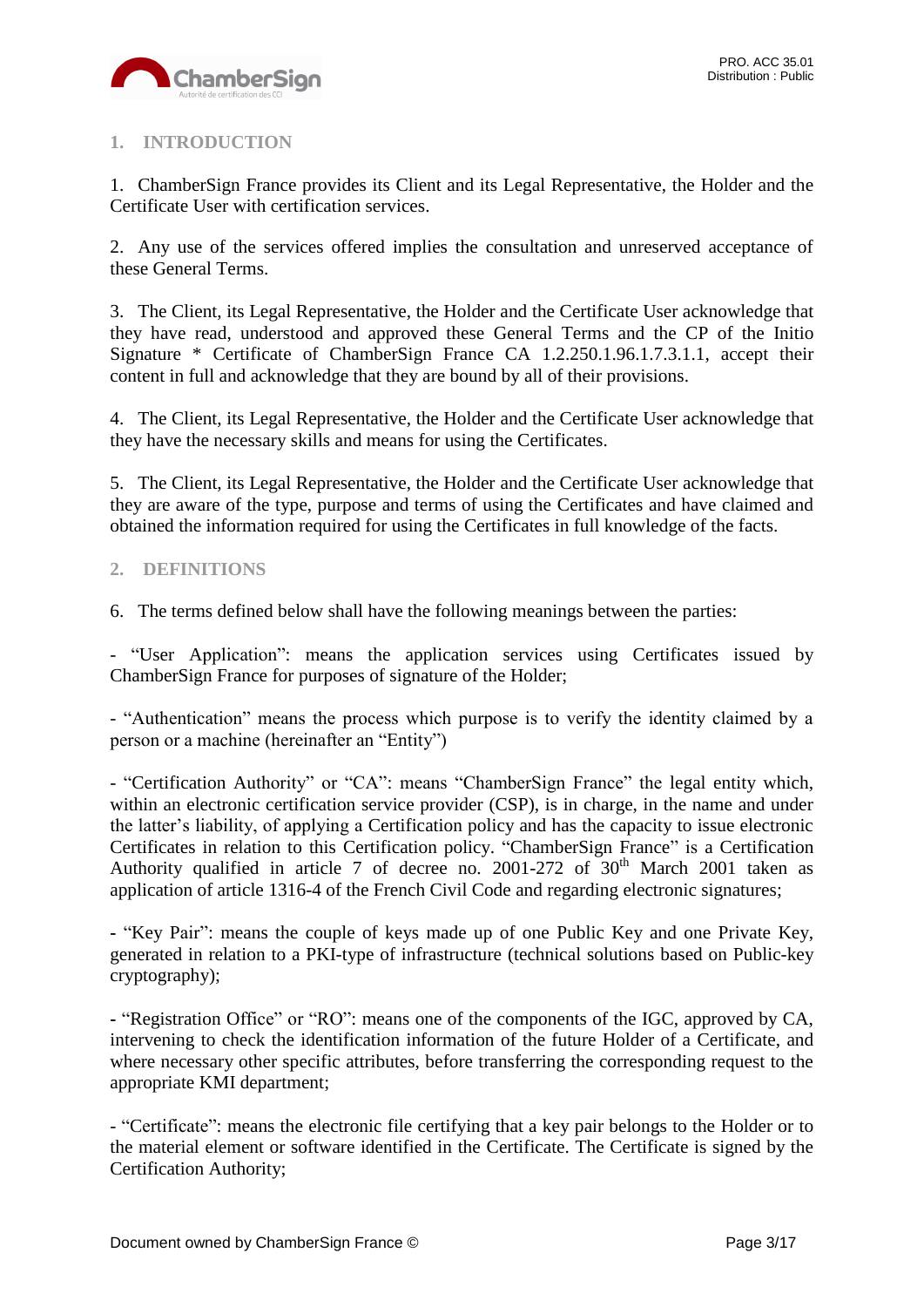

- "Private Key": means a mathematical algorithm the Holder has to retain secretly;

- "Public Key": means a mathematical key disclosed and used to check a data received signature;

- "Client" means the Entity contracting with ChamberSign France to obtain a Certificate Initio Signature \*. Any obligation binding the Client shall also bind its Legal Representative, the Certification Representative and the Holder;

- "Compromise": means the disclosure or suspected disclosure or loss of confidential informations as a result of infringing a security measure and leading to a possible loss in confidentiality and/or integrity of the data in question;

- "General Terms of Use" or "GTU": means the General Terms of Use herein.

**-** "Confidential Data": means together the Certificate Private Key, the withdrawal code and the activation code of the Private Key, which are the holder's strictly personal data which should absolutely be kept secret;

- "Entity": means the administrative authority or company defined broadly, i.e. also privatelaw legal entities such as associations;

- "Key Management Infrastructure" or "KMI": means the series of components, functions and processes devoted to managing cryptographic keys and their certificates used by trustworthy services; hereafter referred to as "KMI";

- "LAR": means the list of Certification Authority revoked Certificates;

- "CRL": means the certificate revocation list;

- "Certification Representative" : means the person designated by the Client's Legal Representative to gather the documents necessary for the Certification requests, to realise the one on one interview with the Holders et to execute Certificate Revocation requests.

- "OID": means the object identifier identifying the Certification Authority's Certification Policy;

**-** "Certification Policy" or "CP" : means the series of rules and exigencies, identified by a name (OID), defining the standards with which ChamberSign France complies in relation to these terms and indicating the applicability of a Certificate to a particular community and/or to a class of applications with shared security standards;

- "Holder" : means the physical person identified in the Certificate as holder of the Private Key corresponding to the Public Key within this Certificate;

- "Legal Representative": means the Client's legal representative

**-** "Revocation": means the action which aims at ceasing the validity of the certificate which has been revoked is recorded on the CRL;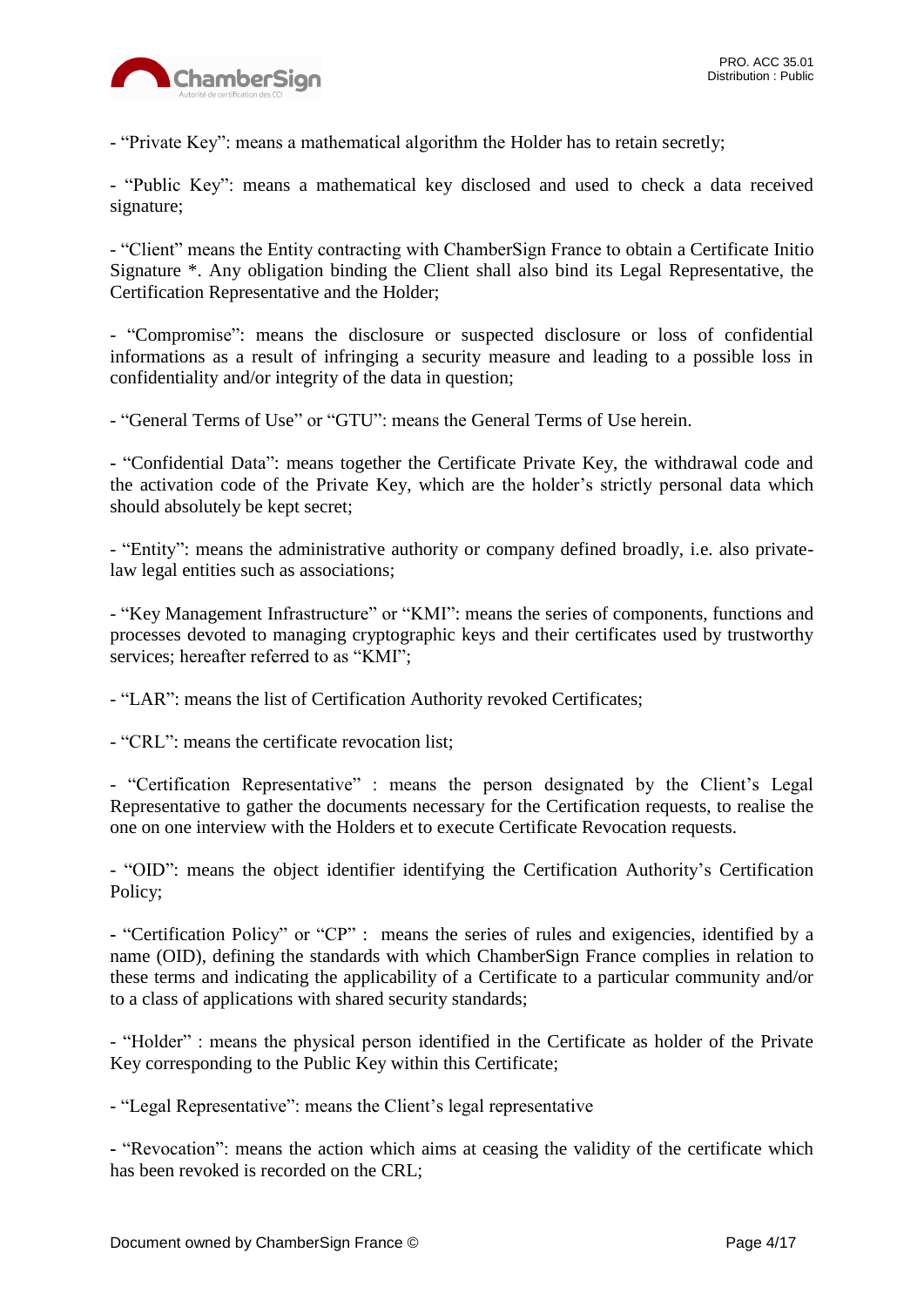

**-** "Electronic Signature": means the use of a reliable identification process guaranteeing its relation with the deed to which it is attached, in accordance with applicable legislation;

-"Certificate User": means the entity or private individual receiving a Certificate and who relies on it for checking an authentication value from the Holder;

## <span id="page-4-0"></span>**3. PURPOSE**

7. These GTU aim at defining the terms under which the Client can use the Certificates provided by ChamberSign France as Certification Authority in accordance with it Certification Policy.

#### <span id="page-4-1"></span>**4. CONTACT**

8. Any request can be addressed to ChamberSign France – 46, avenue de la Grande Armée – 75858 PARIS Cedex 17.

<span id="page-4-2"></span>**5. TERM – APPLICATION**

9. These GTU are binding on the Client, as from their signature or, in the absence of signature, as from the first use of the Certificate, which imply full and complete acceptance of the GTU. The Client vouches for these GTU being respected by the Certificate User.

10. The GTU are concluded and shall remain binding throughout the whole lifetime of the Certificate, a three years period, renewable once, without prejudice to any updates and changes to them that ChamberSign France commits to transmit to the Client.

11. Any use of the Certificate after the amendments or updates of the GTU implies full and complete acceptance of the new GTU by the Client.

- <span id="page-4-3"></span>**6. REQUESTS FOR CERTICATES AND RENEWALS**
- <span id="page-4-4"></span>**6.1. REGISTRATION OF CERTIFICATE APPLICATION FILES**

12. The Holder or the Legal Representative of the Client, as well as the Certification Representative may make a Certificate request by completing the Certificate request form on the ChamberSign France website: [www.chambersign.fr.](http://www.chambersign.fr/)

13. The supporting documents to be enclosed when making an initial Certificate request are specified in the subscription form.

14. The Client must send the required supporting documents by post, or present them directly to the RO.

<span id="page-4-5"></span>**6.2. VERIFICATION OF THE REQUEST**

15. The RO performs the following operations:

- checks and confirms the identity of the future Holder;
- checks the coherency of the supporting documents presented;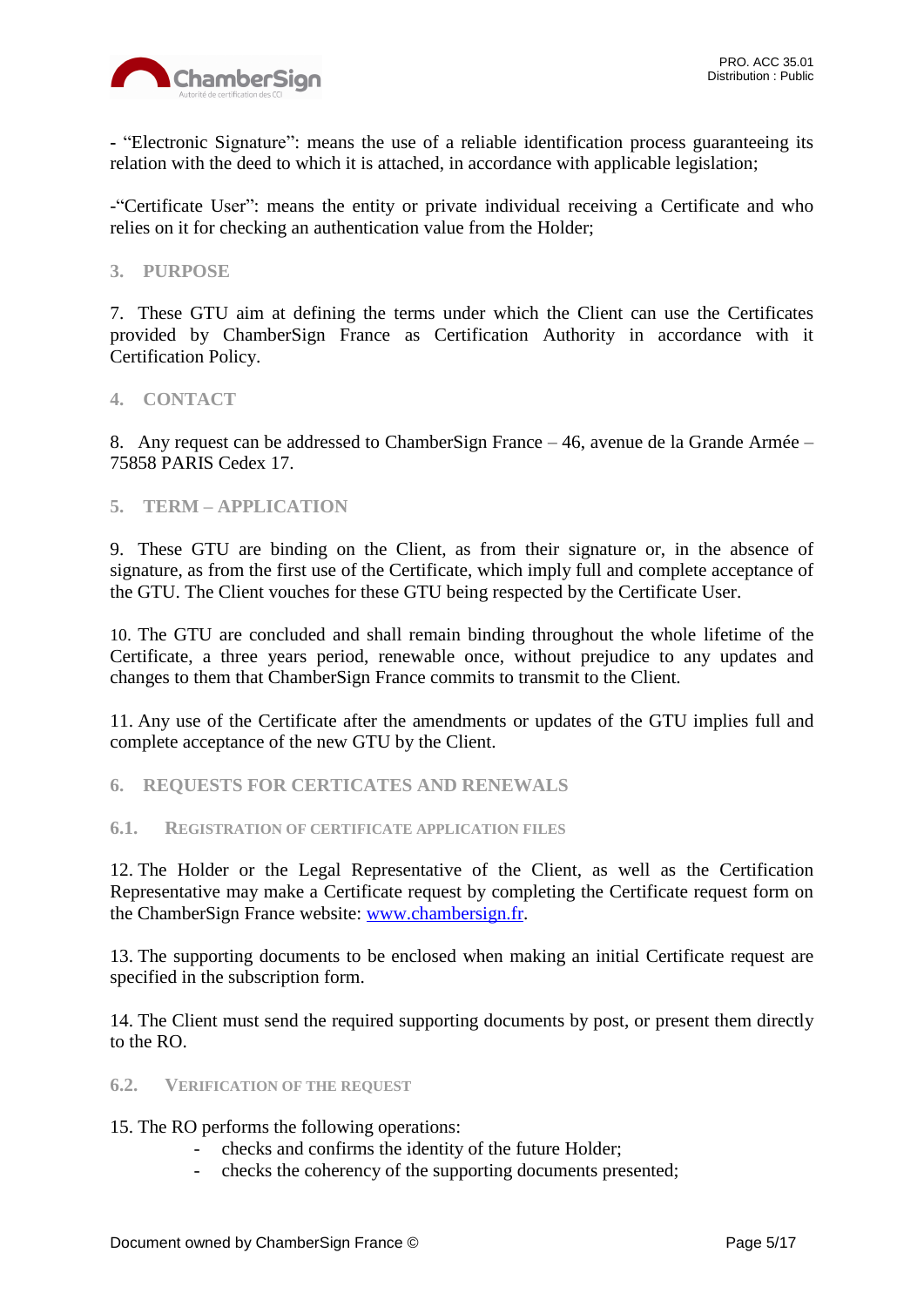

ensures that the future Holder is aware of the terms applicable for using the Certificate and of the GTU.

#### <span id="page-5-0"></span>**6.3. REJECTION OF THE REQUEST**

16. In the case of missing documents and after a reminder regarding the supply of these documents, the RO reserves the right to reject the certificate request.

17. It informs the Holder, the Certification Representative or the Legal Representative of the Client.

<span id="page-5-1"></span>**6.4. ISSUANCE OF THE CERTIFICATE**

18. After Authentication of the origin and verification of the integrity of the request sent by the RO, ChamberSign France generates the Certificate, the Holder's Key Pair, his/her Authentication mechanism and every element needed to a proper functioning of the Certificate.

19. The availability of the Certificates issued by ChamberSign France after the registration process gives rise to the issue of an availability notice via email sent to the Holder who should follow the instructions set out in the said message in order to withdraw them.

20. ChamberSign France reserves the right to abandon the Certificate issuance process if the Holder has not withdrawn his/her Certificate 2 months after the said message.

## <span id="page-5-2"></span>**6.5. ACCEPTANCE OF THE CERTIFICATE**

21. Following its withdrawal, the Holder must test his/her Certificate by using the service provided for this purpose on the ChamberSign France website.

22. The Holder is required to inform ChamberSign France of any inaccuracy or fault in the Certificate within seven business days following the collection of the Certificate, in order for the latter to be revoked and a new one provided.

23. One the aforementioned period is past, the holder is deemed to have tested and accepted his/her Certificate as from its first use.

## <span id="page-5-3"></span>**6.6. ASSISTANCE**

24. In order to assist the Holder, a telephone assistance or hot line is available on 08 92 23 02 52 (0.34 Euros incl. taxes per minute in Metropolitan France only) from 9a.m. to noon and from 2p.m. to 5p.m., on business days.

25. A tutorial and a FAQ section are available on the ChamberSign France website at the following address: [http://www.chambersign.fr.](http://www.chambersign.fr/)

#### <span id="page-5-4"></span>**6.7. RENEWAL**

26. The renewal of an expired Certificate necessitates that all supporting documents that are no longer valid or that have been modified shall be provided again, in accordance with the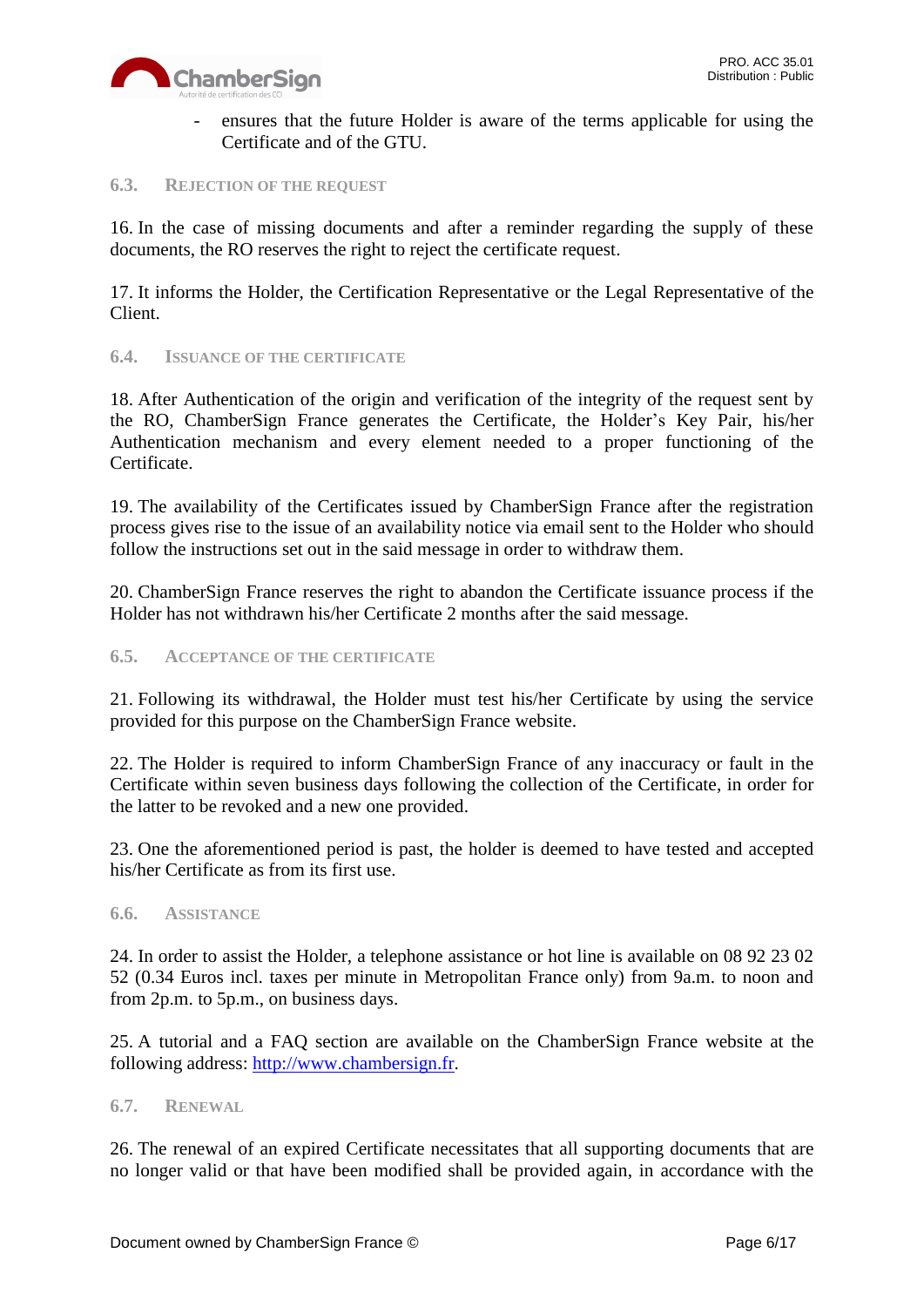

subscription form. All Holders are warned by email of the upcoming expiry of their Certificate. If he wishes to renew it, the Holder sends a renewal requests on the ChamberSign France website before the expiration date.

27. The renewal of a Certificate implies only the renewal of the corresponding Key Pair and the modification of the validity dates but not of the other information, which shall remain identical to the previous Certificate.

#### <span id="page-6-0"></span>**6.8. AMENDMENT OF THE CERTIFICATE**

28. The amendment of a Certificate corresponds to changes in information without changing the Public Key. **ChamberSign France does not make any amendment to a Certificate**.

29. In the case of a change in the information contained in the Certificate, the Certificate will be revoked and a new Certificate request must be made, in accordance with the terms and conditions set out in the GTU.

## <span id="page-6-1"></span>**6.9. LOSS OF PASSWORD**

30. The password required to use the Certificate by the Holder is not registered to any base and is known only by the Holder. Therefore, in case of loss of password, ChamberSign will not be able to recover it and the certificate will be revoked. A new Certificate request will then be made on the terms defined by the GTU

## <span id="page-6-2"></span>**7. CONDITIONS FOR USING CERTIFICATES AND RESTRICTIONS**

31. The use of the Holder's Private Key and of the Certificate must remain strictly limited to Authentication and electronic signature services.

32. The Certificates must not be used for personal purposes.

## <span id="page-6-3"></span>**8. CERTIFICATE VERIFICATION PROCEDURE**

33. ChamberSign France undertakes to provide, 24h/24 a consultancy service on its [www.chambersign.fr](http://www.chambersign.fr/) website enabling to check the validity of the Certificates it has issued.

34. The information made available by ChamberSign to the Certificate User will enable the latter to check and validate the status of a Certificate and of all of the corresponding Certification chain.

## <span id="page-6-4"></span>**9. REVOCATION OF THE CERTIFICATE**

35. A certificate may be revoked by ChamberSign for the following reasons:

- amendment in information contained in the Certificate:
- inaccurate information provided in the registration file;
- lack of payment of the price of the Certificate by the Client;
- possible or proved compromise of the Holder's Private Key;
- lack of respect by the Holder of the rules for using the Certificate;
- lack of respect by the Holder and/or the Client of ChamberSign France's CP obligations;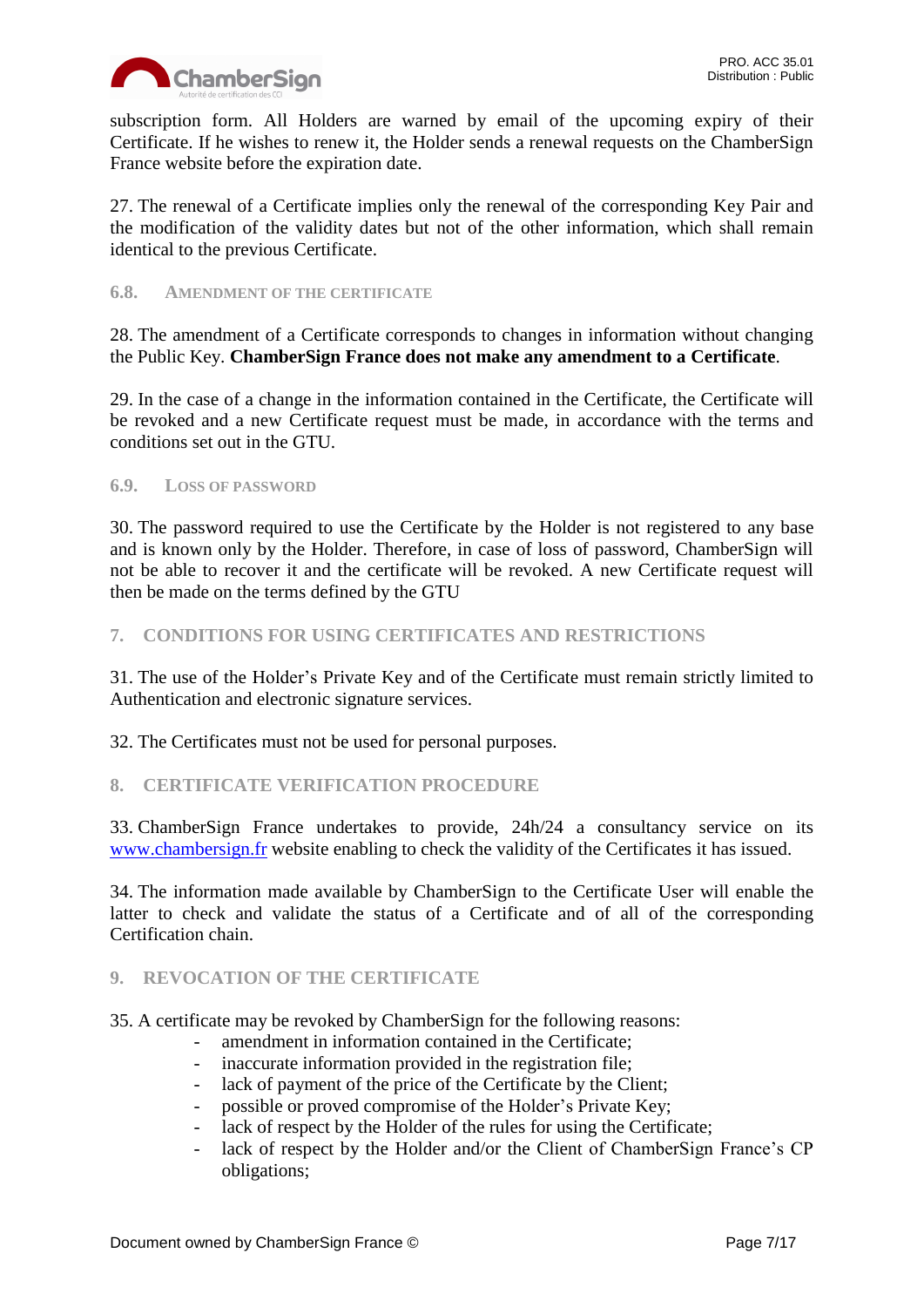

- performance of fraudulent operations;
- termination of the subscription;
- request for revocation of the Certificate by the Client;<br>- end of the Holder's office or employment with the Cli
- end of the Holder's office or employment with the Client, for whatever reason: death, resignation, etc;
- Loss of the password;
- Cessation of the Holder' business.

36. Request to revoke the Certificate may be made at any time by registered letter with confirmation of receipt sent to the RO, or online from the following website: [www.chambersign.fr.](http://www.chambersign.fr/)

37. The revocation request may be made by the following persons:

- the Legal Representative of the Client;
- the Holder;
- the Certification Representative
- ChamberSign France.

38. The revocation request shall undergo a verification procedure regarding the person making the request and their authority in relation to the Certificate.

39. The Holder receives confirmation of this revocation, by email.

40. The Holder acknowledges and accepts that he will bear all responsibility for any use of the Certificate after having become aware of the occurrence of any of the above-mentioned events, without prejudice to any legal action for liability that ChamberSign France reserves the right to instigate against the Holder.

## <span id="page-7-0"></span>**10. CHAMBERSIGN'S OBLIGATIONS**

41. ChamberSign France allocates an OID to its CP which is included in the corresponding Certificates that it undertakes to have evolved in the case of evolution in its CP.

42. ChamberSign France undertakes to perform the certification services in accordance with the terms and conditions and subject to the restrictions of these GTU.

43. ChamberSign France undertakes to show the Users of its Certificates, upon request, that it has issued a Certificate for a given Holder and that this Holder has accepted the Certificate.

44. It undertakes to endeavour to create and issue Certificates that contain information deemed as accurate.

45. For this, ChamberSign France undertakes to ensure that the Certificate application file is complete, and that the documents provided apparently comply.

46. It undertakes to ensure that the Certificate is delivered to the Holder within a period of 48 hours as from receipt of a full file by the RO.

47. It undertakes to establish, by issuing a Certificate, a link between the identity of a person and the information contained in the said Certificate.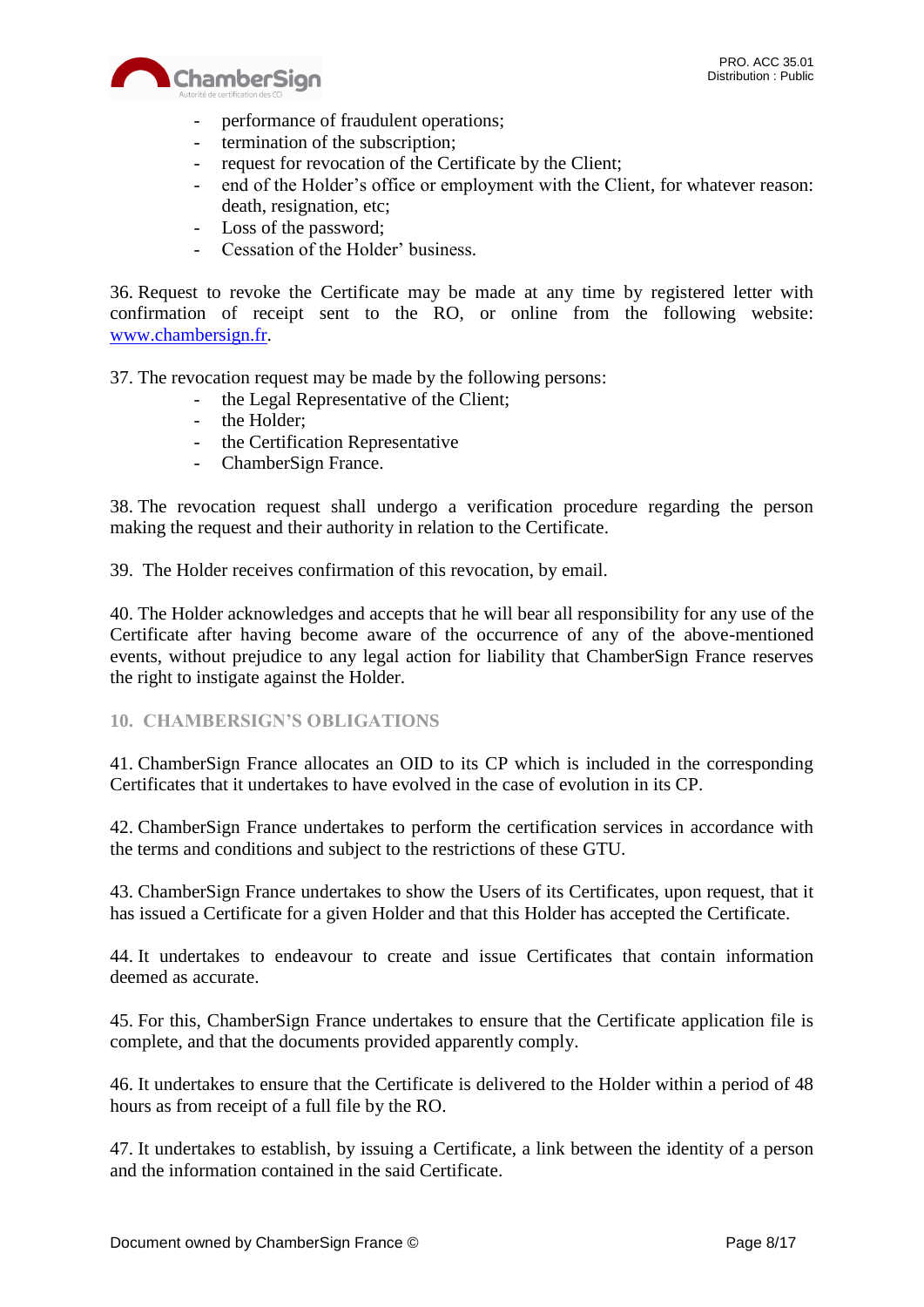

48. Should the Client's Legal Representative use the services of an assignee, the RO undertakes to inspect the assignee's identity and to check the existence of an authorisation signed between the Client's Legal Representative and the assignee.

49. The assignee shall be responsible for the validity of the mandate granted by the Client or its Legal Representative and undertakes to give the RO a declaration to that effect.

50. ChamberSign France takes all reasonable steps to ensure that the Holders are aware of their rights and obligations regarding the use and management of the keys, the Certificates and the equipment and software used for the purpose of the KMI.

51. ChamberSign France takes all necessary measures in order to cover its liability related to its operations and/or activities and possesses the financial stability and resources required for working in compliance with the CP.

52. ChamberSign France has a general obligation of surveillance as regards the security and integrity of the Certificates issued by it or one of its components.

53. ChamberSign France undertakes to ensure the proper functioning of the Certificates that it issues.

## <span id="page-8-0"></span>**11. CLIENT'S OBLIGATIONS**

54. The Client and its Legal Representative undertake to respect the provisions of the GTU.

55. The Client and its Legal Representative are liable for managing the Certificates issued to their employees, assignees or agents in the scope of the subscription contract, and vouches that every Certificate Holder shall comply with the provisions of the GTU and that no fraud or failure will be committed. In this respect, the Client and its Legal Representative notably ensure that the Holder shall:

- Not make any personal use of the Certificates;
- Not communicate information relative to the creation or modification of the Certificate during the lifetime of the Certificate;
- Respect the revocation procedure as set forth in article 8;
- Keep secret and in a secure manner the confidential data of the Certificate and particularly its password.

56. The Client and its Legal Representative undertake to provide all useful, accurate and updated information for creating and managing the certificates.

57. The Client and its Legal Representative undertake to inform the related RO with any amendments regarding the information contained in the Certificate, by letter with the supporting documents required, within 30 days from their occurrence. Otherwise, ChamberSign France reserves the right, once the period has passed, to revoke the Certificate (or rescind the subscription).

58. The Client and its Legal Representative vouch for the accuracy of the information provided and the comprehensiveness of the supporting documents required for the registration of the Certificate.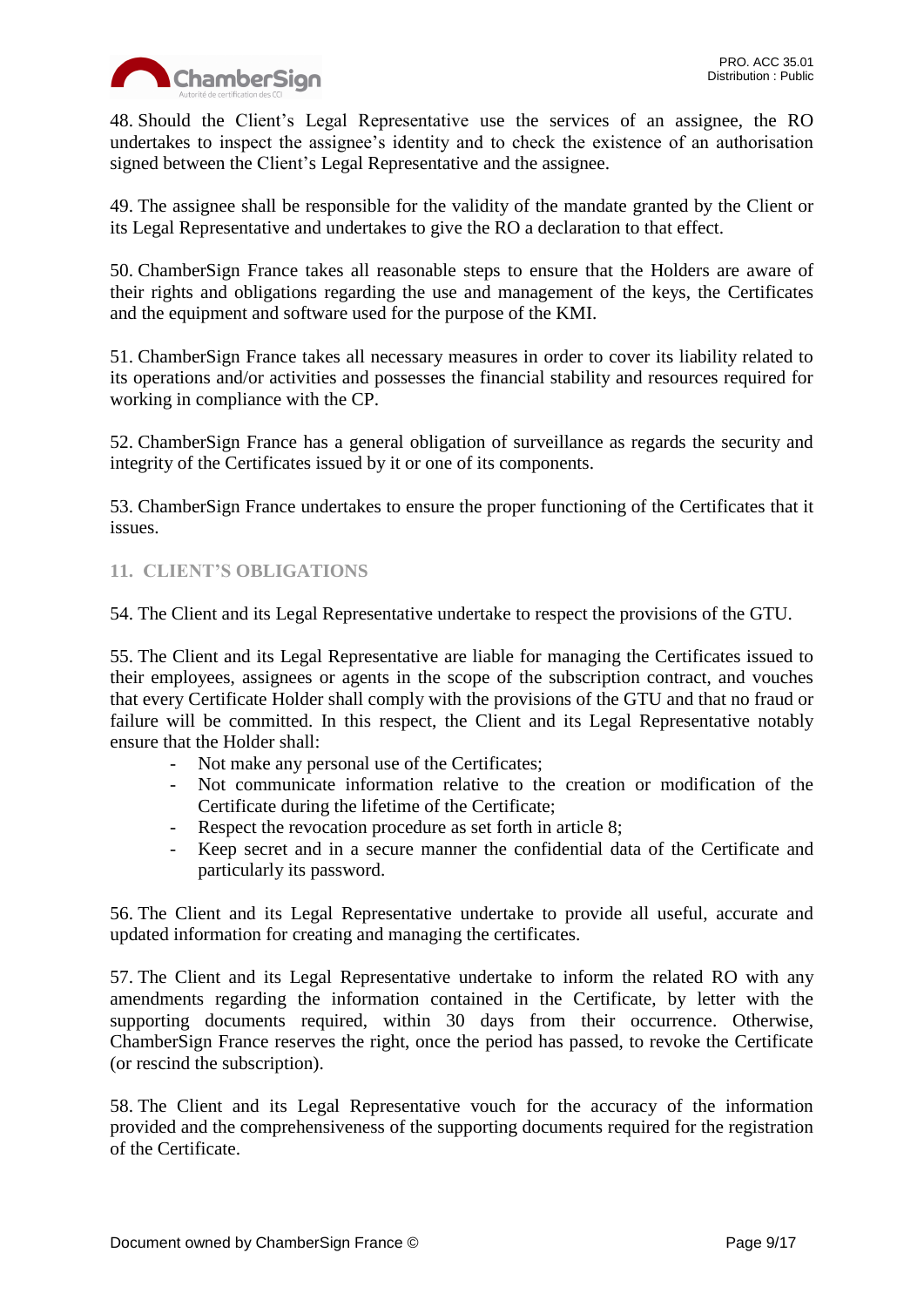

59. The Client and its Legal Representative acknowledge and accept that the information provided in this respect is kept and used by ChamberSign France in order to manage the Certificates in accordance with the conditions stipulated by law and in particular those regarding the protection of personal data.

60. The Client and its Legal Representative acknowledge being informed of the installation condition of the ChamberSign France Certificates. In particular, the Certificate is the subject of a tutorial available on the ChamberSign France website.

61. The Client and its Legal Representative shall choose equipment and software providing the necessary security for the installation and protection of the Certificates and material support.

# <span id="page-9-0"></span>**12. HOLDER'S OBLIGATIONS**

62. The Holder commits to give any necessary, accurate and updated information for the creation and managing of Certificates for the duration of the contract.

63. The Holder vouches the accuracy of the given information and of the comprehensiveness of the supporting documents required for the registration of the Certificate.

64. He acknowledges and accepts that the information provided in this respect is kept and used by ChamberSign France in order to manage the Certificates in accordance with the conditions stipulated by law and in particular those regarding the protection of personal data.

65. The Holder informs ChamberSign France of any amendment regarding the information contained in his/her Certificate. In the case of a lack of prior information from the Holder to ChamberSign France, ChamberSign France's liability may not be engaged in case of discrepancies between the information and reality.

66. ChamberSign France reserves the possibility to perform random checks regarding the accuracy of the information contained in the Certificate.

67. The Holder commits to inform the related RO with any amendments regarding the information contained in the Certificate, by letter with the supporting documents required, within a period of 30 days as from their occurrence. Otherwise, ChamberSign France reserves the right, once the period has passed, to revoke the Certificate.

68. The Holder acknowledges that he/she has been informed of the conditions of installing the Certificates and of the tutorial available on the ChamberSign France website.

69. The Holder chooses equipment and software providing security in keeping with his/her needs for the installation and protection of the Certificates.

70. The Holder undertakes to respect the authorised uses of the Key Pairs and Certificates.

71. The Holder protects his/her Private Key by means that are adapted to his/her surroundings.

72. The Holder protects his/her activation data and, where appropriate, implements it.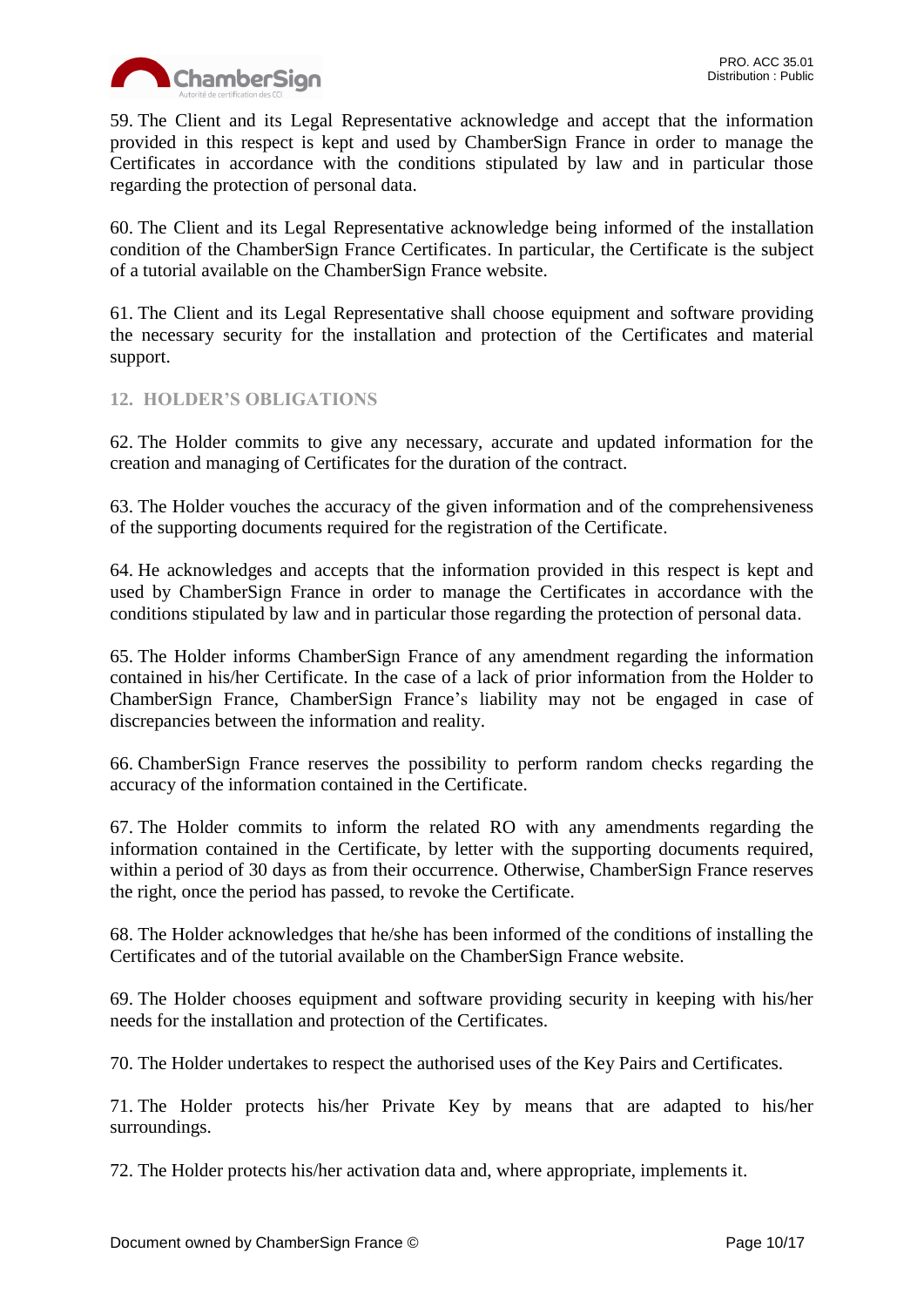

73. The Holder protects the access to his/her Certificates base. In the case of a Certificate to the software format the Holder has to protect it with a strong password, that is to say, a password containing at least 8 characters with capital letters, numbers and special characters and protect this password. It is the responsibility of the Holder to make a backup of the software certificate, in order to ensure proper operation in the event of breakdown or change IT equipment. The backup is stored by the Holder in a secure location. In no event the liability of the Certification Authority can not be held due to the loss of the private key by the Holder.

74. The Holder respects the conditions of using his/her Private Key and the corresponding Certificate.

75. The Holder must make, immediately, a revocation request of his/her Certificate in the case of compromise or suspected compromise of his/her private key (or the activation data).

76. The Holder undertakes not to deliver the Certificate attributed to him/her or the protection codes of this Certificate.

77. The Holder is informed that the personal identity information may be used as elements of authentication during the revocation request.

<span id="page-10-0"></span>**13. OBLIGATIONS OF CERTIFICATE USERS**

78. The Certificate Users undertake to respect these GTU.

79. The certificate Users check and respect the purpose for which a certificate has been issued.

80. The Certificate Users check that the Certificate issued by ChamberSign France is referenced at the security level and for the level of trust required by the application.

81. When the Holder is not the Legal Representative of the Entity, the Certificate User is responsible for checking that the Holder, on the date of signature, has the necessary powers for binding the entity for the deed in question.

82. For each of the Certificates of the certification chain, from the Holder's Certificate to the root certification authority, the Certificate Users check the status of the Certificate and in particular the digital signature of ChamberSign France, issuer of the Certificate in question, and inspect the validity of this Certificate.

83. The Certificate users check and respect the obligations of the Certificate users set forth in the applicable CP.

<span id="page-10-1"></span>**14. PRICE AND PAYMENT**

<span id="page-10-2"></span>**14.1. PRICE**

84. The price of the Certificates is assessed in accordance with the pricing conditions issued by ChamberSign France.

85. The following settlement means are accepted: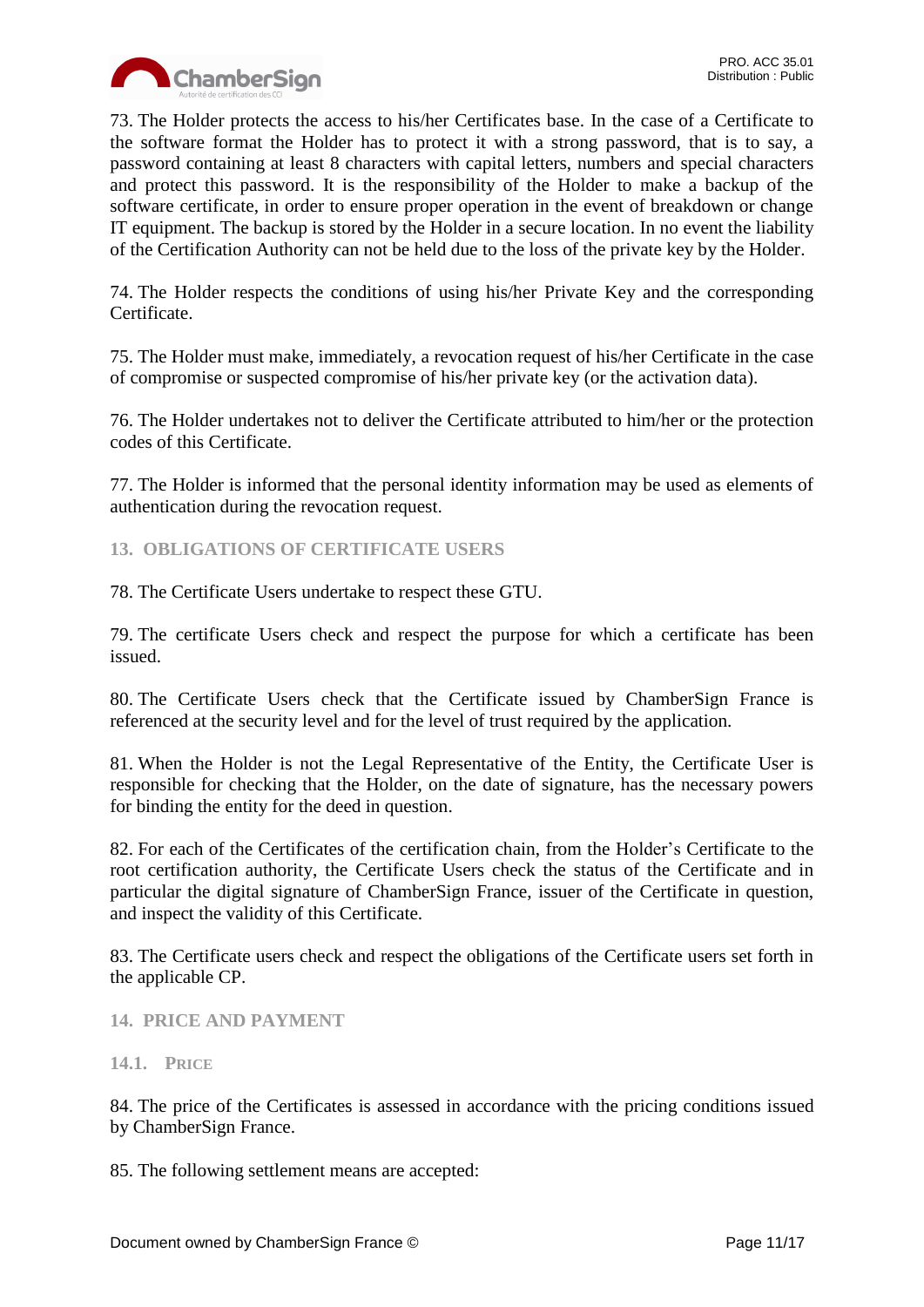

- Cash card;
- Bank transfer;
- Order for payment;
- Cheque.

86. No discount is granted in the case of early settlement.

- 87. ChamberSign France reserves will invoice bank fees to the Client should the latter issue a bad cheque, along with any costs incurred due to a payment error by the Holder, or in case of a double payment
- 88. The price of the Certificate is settled upon receipt of the invoice which corresponds to the downloading of the certification or to the anniversary date, if the payment is made in instalments.
- 89. As an exception to the above, the Client may request, on its Certificate request, to benefit from a payment by yearly instalment. In this case, the annual subscription fee is due at the Certificate anniversary date, as set forth in the subscription invoices, unless the Certificate has been revoked by the Client or the Holder at least one month before this date.
- 90. Payments are due on their due date even if the invoices issued by ChamberSign France do not mention a purchase order number or any other specific mention requested by the Client.
- 91. The Client acknowledges that the price of the Certificate is fully owed notwithstanding the Certificate early revocation, for whatever cause and even when the payment is made in instalments. The Client may consequently be obligated by way of court proceedings or by a judicial officer (bailiff) to pay any remaining amount.
- 92. In the case of lack of settlement within the required period, an indemnity shall be owed, in accordance with article L 441-6 of the Code de Commerce, calculated on the basis of the interest rate applied by the European Central Bank to its most recent refinancing operation, increased by 10 percentage points, as well as a fixed indemnity for recovery costs of 40  $\epsilon$ .
- 93. These penalties will be applicable as from the day following the date stipulated for the settlement of the invoice and shall be payable without any reminder being required.
- 94. In the case of lack of settlement, the Certificate will be rightfully revoked without entitling any party to compensation or replacements.

#### <span id="page-11-0"></span>**14.2. INVOICING**

95. Original invoices are issued by ChamberSign France under electronic form and sent by email to the Holder or to any email address indicated to this purpose by the Holder during the Certificate request. The Holder and the Client commits to inform ChamberSign France of any email address modification.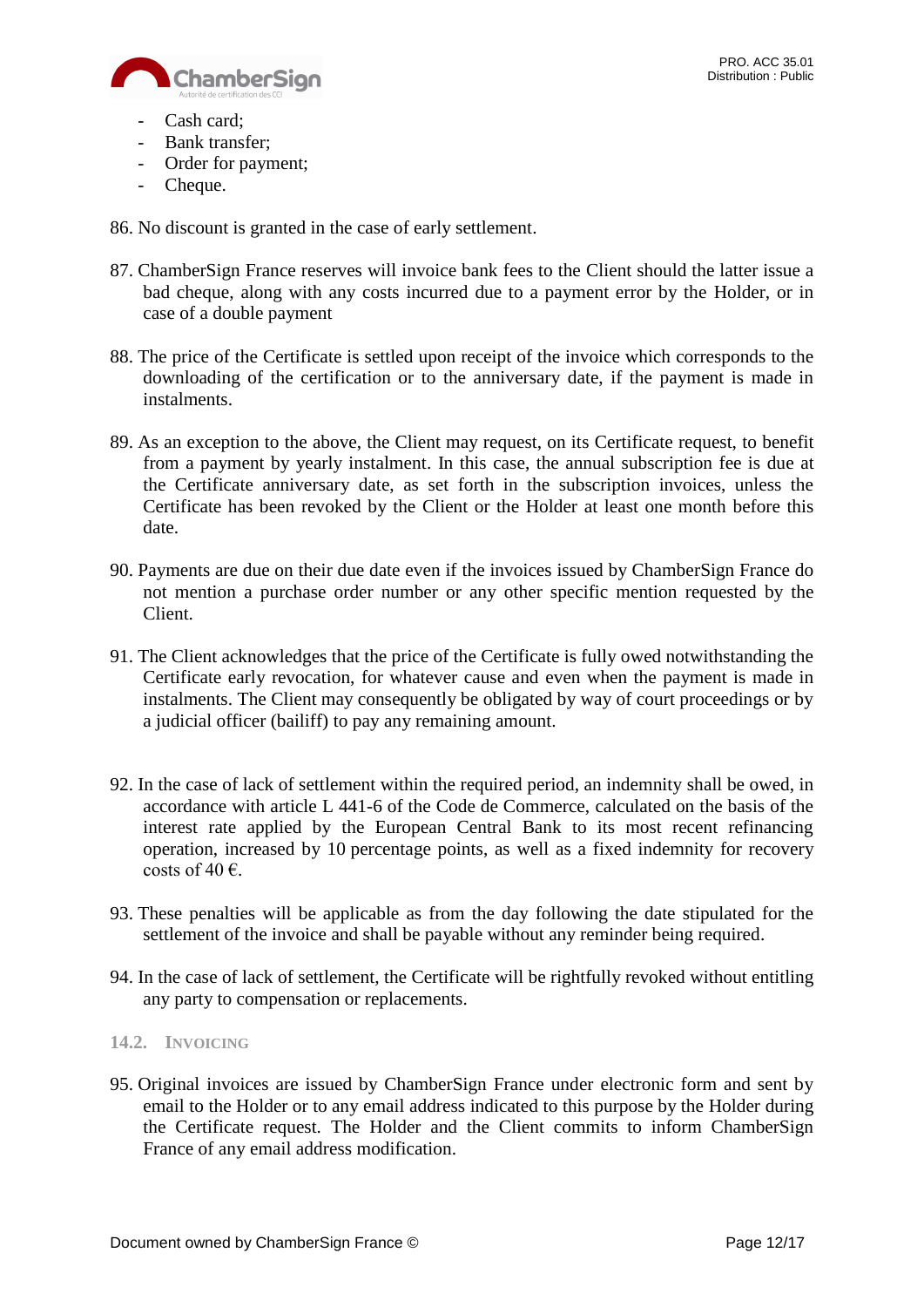

- 96. No request to obtain a "paper" invoice will be honoured.
- 97. An invoice is issued for each individual Certificate, even when the Client has several Certificates. The issuance of a global invoice on the Client request will generate an extra cost of 40  $\epsilon$  without tax plus 5  $\epsilon$  without tax per Certificate (cost of cancelling each invoice).
- 98. The Client's registered name and address indicated on the Certificate request will be used to issue invoices. No changes to this information may be made on the invoices or on the Certificate. In the case of a change of the information in the Certificate, the Certificate will have to be revoked and a new Certificate request done, under the GTU conditions.

#### <span id="page-12-0"></span>**15. LIABILITY**

- 99. ChamberSign France is liable for the compliance of its Certification Policy with the requirements issued by the Standard-CP.
- 100.ChamberSign France bears the cost of any damaging consequences as a result of failure by it or one of its components to respect its Certification Policy.
- 101.ChamberSign France acknowledges that its liability is incurred in the case of fault or negligence, by itself or one of its components, of any kind and seriousness whatsoever, which may lead to Holders' personal data being read, altered or misused for fraudulent purposes, whether this data is contained or in transit in the ChamberSign France Certificate management applications.
- 102.It is responsible for maintaining the level of security of the technical infrastructure that it uses for providing its services.
- 103.ChamberSign France may not be held liable for the prejudice caused by a use of the Certificate that exceeds the limits of the authorised use.
- 104.ChamberSign France's liability may not be incurred in the case of inaccurate information due to false declarations, false documents or the absence of information on amendments occurring in the situation of the Client, the Holder, or the Legal Representative or the Certification Representative upon creating the Certificate or during its validity period, whether such false declaration, false document or omission is intentional or not.
- 105.ChamberSign France does not make any commitment, or take on any liability as regards the consequences of delays in transmission, alteration, errors or losses of any electronic message, letter or document signed.
- 106.ChamberSign France may not be held liable for any content of the messages signed using its Certificates, the Client and the Holder being exclusively responsible to third party for the content of such messages.
- 107.Without prejudice to the section entitled "Insurance", ChamberSign France may not, under any circumstances, be held liable for any consequential damage such as, for example, any financial or commercial prejudice, or loss of profits or business, caused by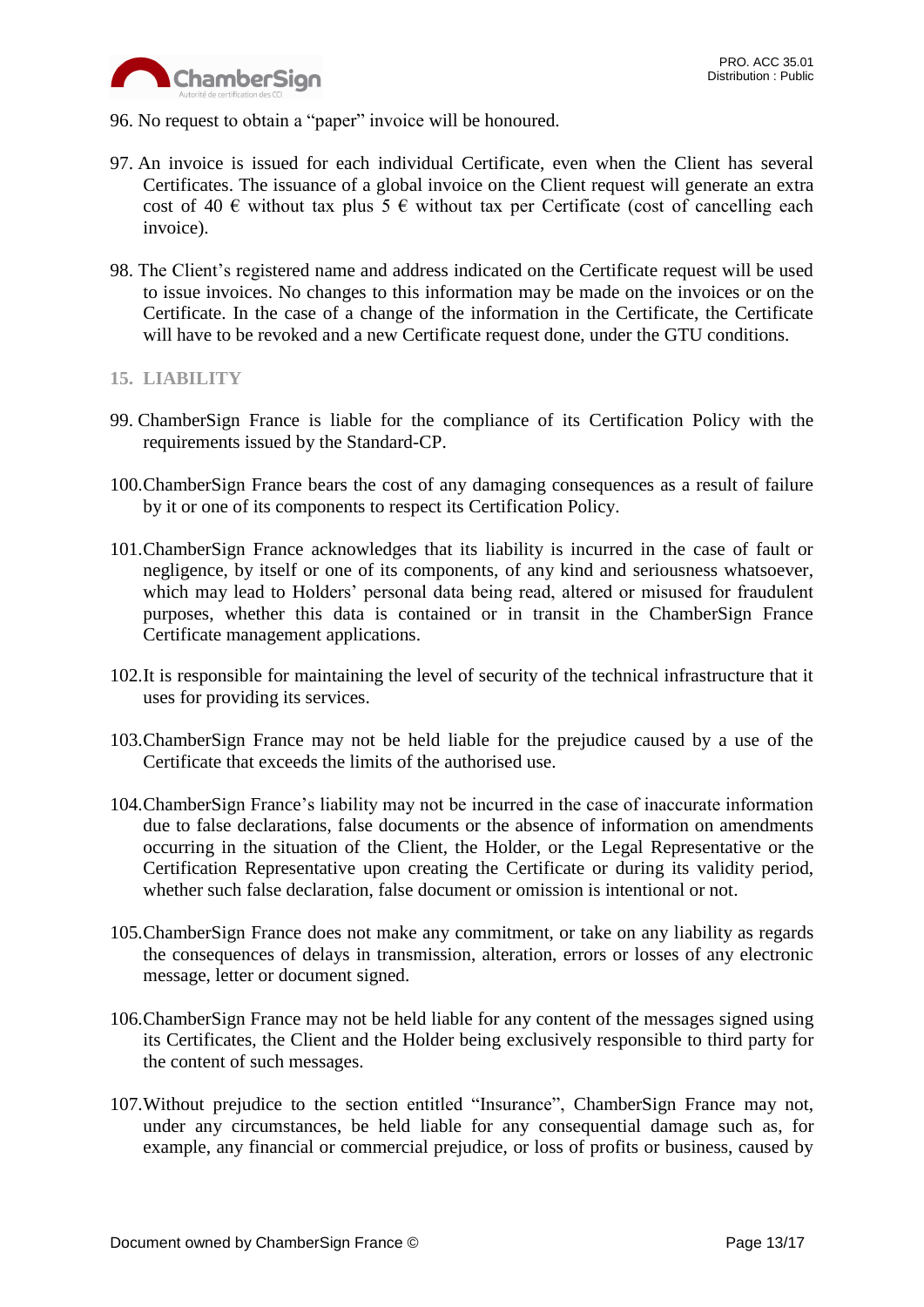

or resulting from the subscription or related to the use of the Certificates issued by ChamberSign France.

- 108.It does not take on any commitment or liability regarding the use of a Certificate that does not comply with these GTU, in particular as regards the inspection procedures on the validity of the Certificate during a transaction.
- 109.Furthermore, ChamberSign France may not be held liable for phenomena related to the normal wear and tear of computing media, and in particular the deterioration of the information held on the said media due to the influence of magnetic fields.
- 110.ChamberSign France may not be held liable for damage related in particular to an interruption or fault in the services and applications of the Certificate User.
- 111.ChamberSign France may not be held liable for the use of the Private Key of the Holder, who has personal liability for it. Any damage related to the Compromise of the Private Key is borne by the Legal Representative.
- 112.ChamberSign France may not be held liable for any illegal use of the Certificate when the Client, Legal Representative, Certification Representative or Holder have not made a revocation request in accordance with these GTU.
- <span id="page-13-0"></span>**16. INSURANCE**
- 113.ChamberSign France has taken out an insurance policy through Gras Savoye, insurance broker, covering the consequences of its professional civil third-party liability, for all physical, material and consequential damage resulting from its activity.
- 114.Regarding a software Certificate, the Holder will not be entitled to the replacement of lost Certificate, or stolen according to the terms of the insurance policy taken out by ChamberSign France.

# <span id="page-13-1"></span>**17. CONFIDENTIALITY**

115.All information and all data provided by the parties, in writing or verbally shall be considered as confidential.

116.The parties undertake to:

- treat the confidential information with the same level of protection as they apply to their own confidential information of the same importance;
- keep the information confidential and ensure that it is not revealed or likely to be revealed either directly or indirectly to any third party;
- avoid the confidential information being either copied, reproduced, duplicated, in part or in whole, when such copies, reproductions or duplications are not directly related to the performance of these general terms.

# <span id="page-13-2"></span>**18. INTELLECTUAL PROPERTY**

117.The parties declare and guarantee that they have free disposal of the trademarks, names, corporate names and other distinctive signs to be used in relation to these general terms.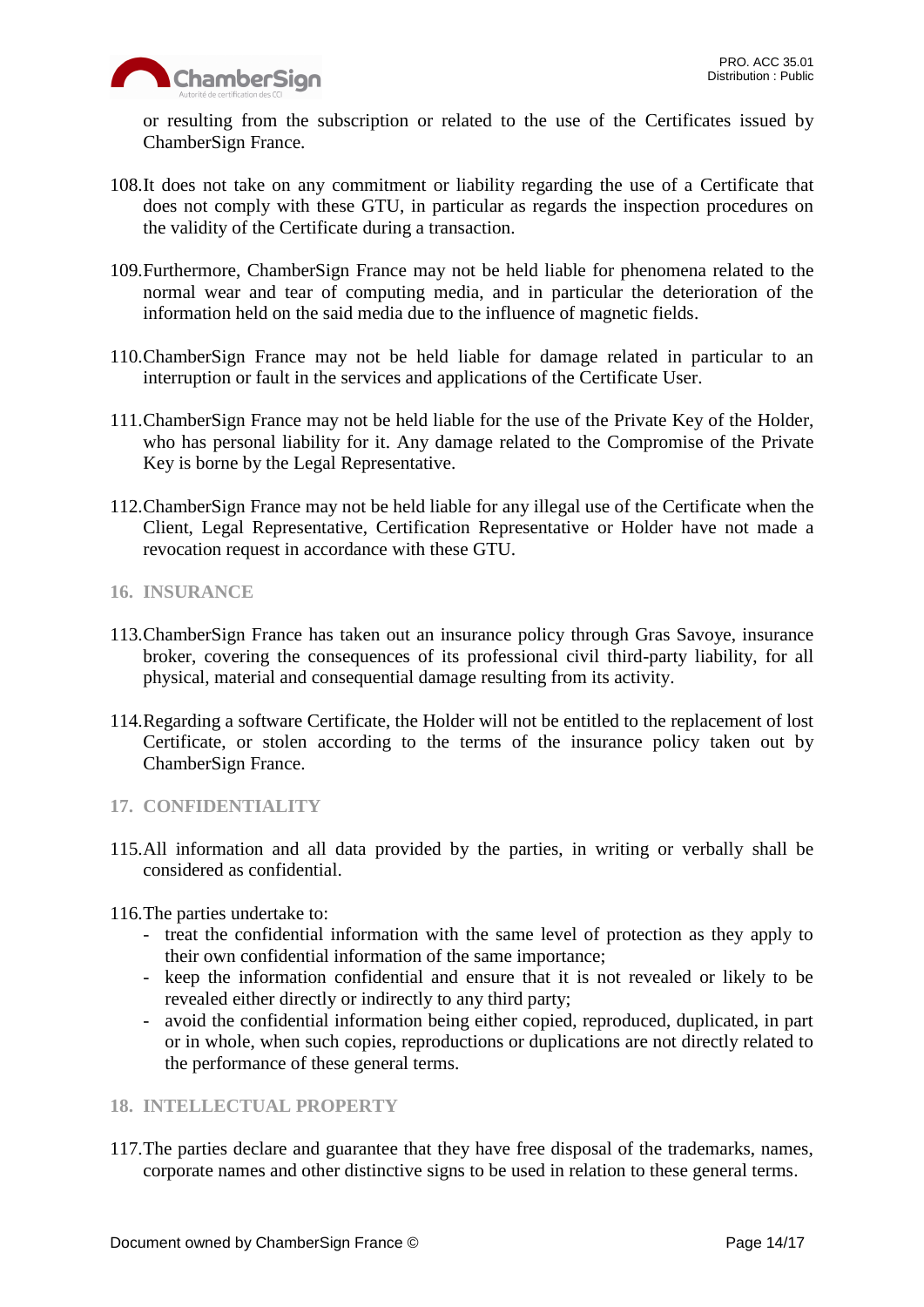

118.With the exception of the use of the Certificates as stated in the GTU, the Entity and the Client and the Holder shall not present or use trademarks, logos, files or any other intellectual property rights belonging to ChamberSign France without its prior, explicit and written authorization.

## <span id="page-14-0"></span>**19. PERSONAL DATA**

- 119.The personal data collated by ChamberSign France for the purpose of issuing and keeping the Certificates will only be processed for the purpose for which they have been collated.
- 120.ChamberSign France represents and warrants that the collection of personal data in relation to these general terms and the processing for which it is responsible is performed in accordance with the terms of law no. 78-17 of  $6<sup>th</sup>$  January 1978 regarding IT, files and freedom.
- 121.In particular, ChamberSign France deals personally with the observation in relation to the persons involved in the collation and processing of personal data of the information specified in article 32 of the law of  $6<sup>th</sup>$  January 1978.
- 122.ChamberSign France ensures the confidentiality and security of the data collated in relation to these general terms.
- 123.However, this data may be provided to the technical operator of ChamberSign France, which respects the same confidentiality policy as ChamberSign France.
- 124.The Legal Representative, the Certification Representative and the Holder may write to ChamberSign France, at the following address: ChamberSign France - 46 avenue de la Grande Armée - 75858 PARIS Cedex 17, in order to use their rights to access, question, oppose for legitimate grounds, and rectify the information about them and being processed by ChamberSign France, in accordance with the conditions set out by the law of 6<sup>th</sup> January 1978.
- <span id="page-14-1"></span>**20. TERMINATION OF THE SUBSCRIPTION**
- 125.The Client may terminate the subscription at any time, without reason.
- 126.In this case, the latter may not claim the reimbursement of the amounts already paid in relation to the subscription for ChamberSign France's Certification service.
- 127.ChamberSign France may terminate the subscription in advance if the Legal Representative or the Holder does not respect the contractual obligations incumbent upon them, after formal notice remaining unanswered after 30 days.
- 128.The subscription is terminated automatically:
	- in the case of expiry of all of the Certificates that have not been renewed;
	- in the case of revocation of the Certificates;
	- in the case of lack of payment of the price of the subscription.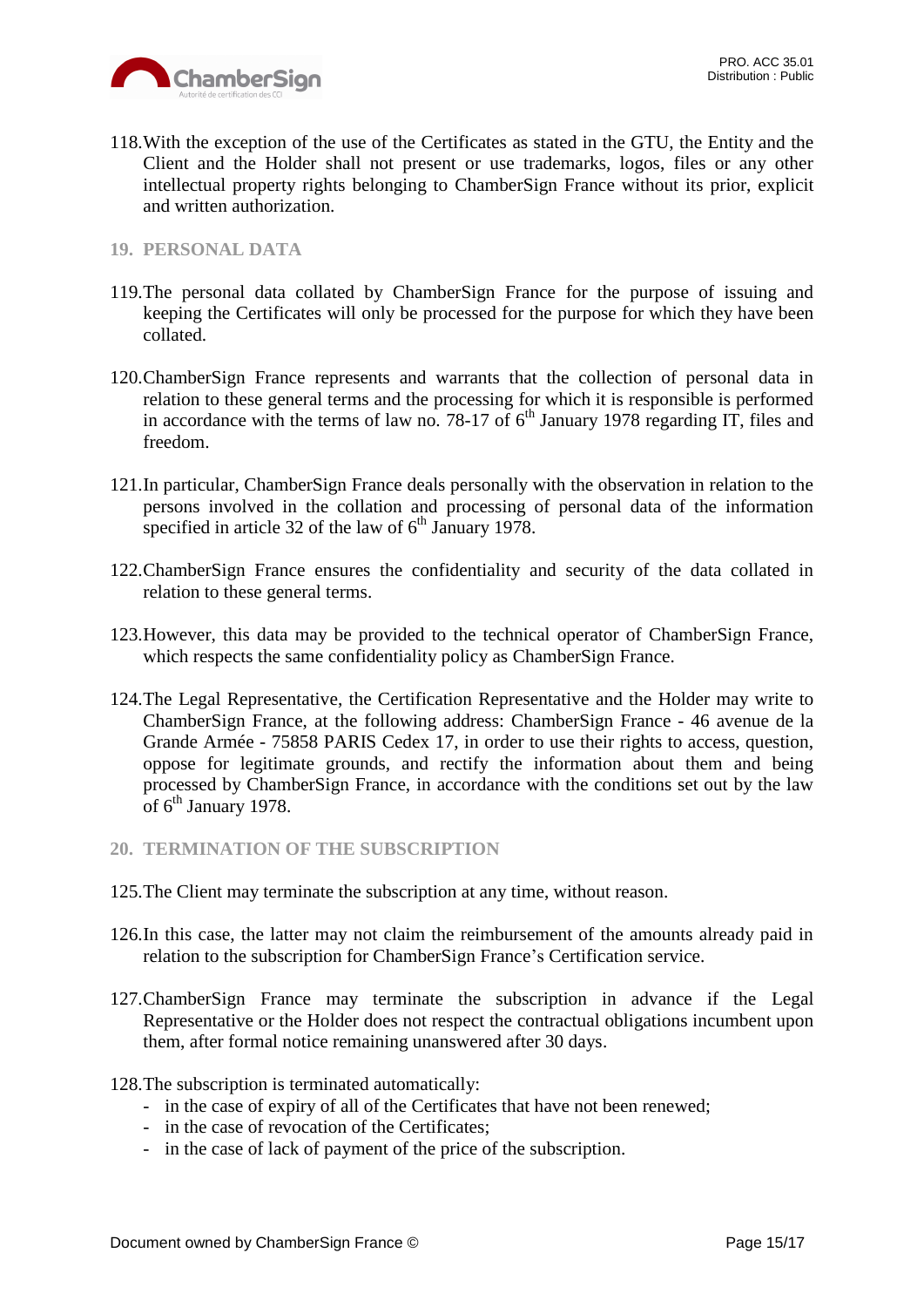

- 129.If, after revocation, ChamberSign France receives a new certificate request from the same person, a new file shall be created and the GTU should be signed again.
- 130.In the case of termination occurring before the end of the validity period related to the Certificate, for reasons not attributable to ChamberSign France, the price paid by the Client shall remain acquired by ChamberSign France.

# <span id="page-15-0"></span>**21. CONSERVATION**

- 131.ChamberSign France shall keep the documents regarding the proof of the Holders' identification inspection for the periods stipulated in the Certification Policy.
- 132.The logbooks shall be kept on site for a period of 30 days. After being generated, they shall be archived and kept for five years.
- 133.The registration files are archived for a period of 11 years from the Certification issuance. If the Client requests a copy of the registration file, the related cost shall be charged to the Client.
- 134.The Certificates and the CRLs are archived for a period of 5 years.
- 135.If the Client wishes the registration file, the Certificates or the CRLs to be archived for a longer period, he shall do it on its own and bear the relevant costs.

## <span id="page-15-1"></span>**22. NULLITY**

136.Should one or several clauses of these GTU be deemed as null and void or declared as such by a law, regulation or further to a final ruling from a jurisdiction, the other clauses shall maintain their full validity except in the case of characteristics that are inseparable from the disputed clause.

## <span id="page-15-2"></span>**23. ENTIRE AGREEMENT**

- 137.The parties acknowledge that the GTU, subscription form, pricing list and Certification Policy of ChamberSign France and any contractual document regarding the issuance and management of the Certificates constitute the whole of the agreement.
- 138.In the case of contradiction, these terms shall prevail over any other of the parties' documents and notably the Client's general term of purchase.
- <span id="page-15-3"></span>**24. DISPUTE SETTLEMENT – JURISDICTION – APPLICABLE LAW**
- 139.In the case of difficulty in interpreting and performing the terms of the contractual documents or of one of their riders, the parties decide to submit this difficulty to an outof-court procedure and/or if necessary, use the services of an appraiser.
- 140.Otherwise, cases will be referred exclusively to the judicial courts.
- 141.These GTU are governed by French law.